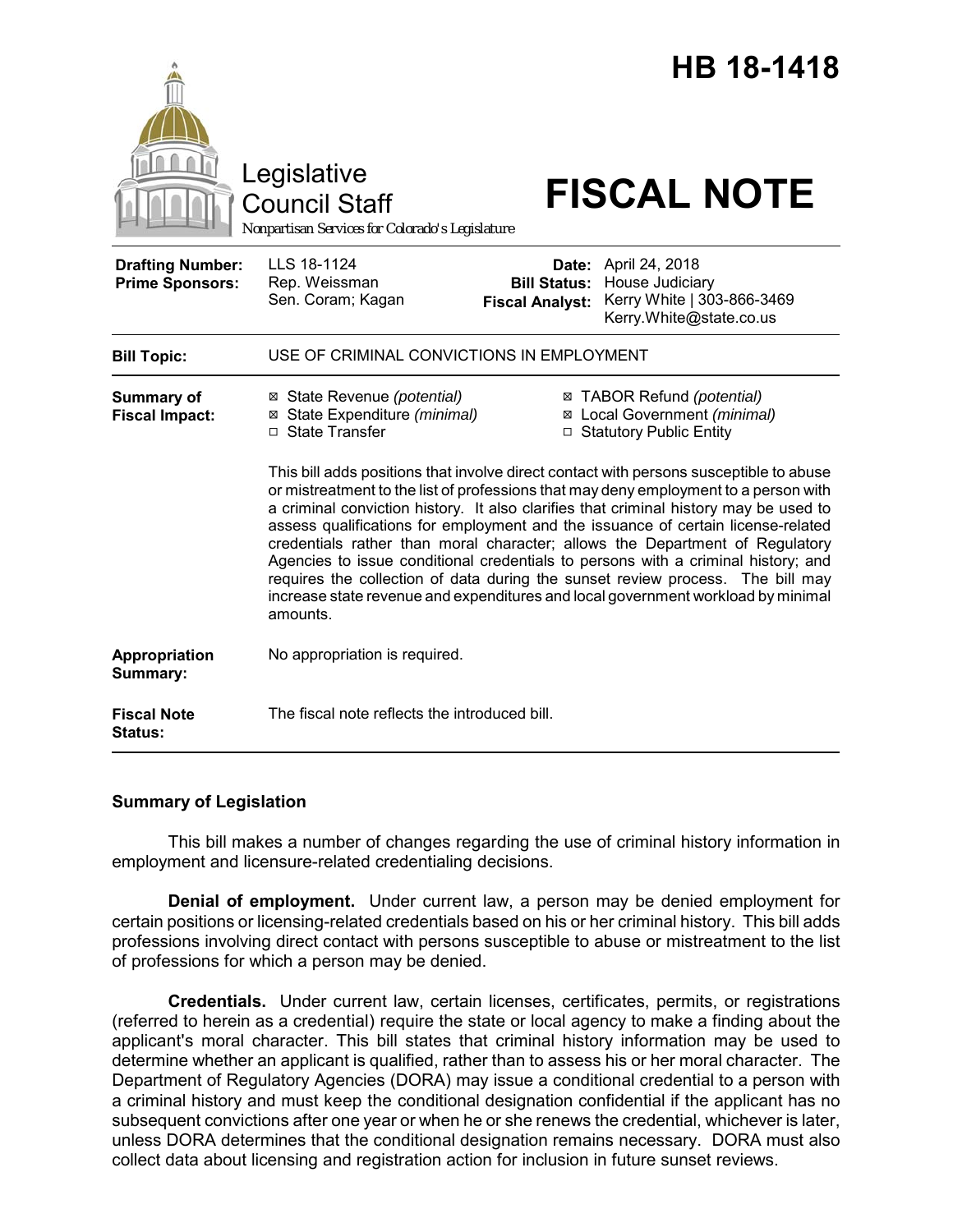April 24, 2018

**Employment rights.** In evaluating an applicant for an offer of employment or a credential, the following may not be used as a basis for denial or adverse action against any applicant who is otherwise qualified:

- when the applicant has been arrested for or charged with but not convicted of a criminal offense and the criminal case is not actively pending;
- when the applicant has been convicted of a criminal offense but pardoned;
- when the applicant has been convicted of a criminal offense but records of the conviction have been sealed or expunged; or
- when a court has issued an order of collateral relief specific to the credential sought by the applicant.

#### **State Revenue**

Beginning in the current FY 2017-18, the bill allows the DORA to issue conditional credentials to individuals with criminal convictions, which may increase state cash fund revenue from credentialing fees. As of this writing, it is unknown how many individuals would apply for conditional credentials and for which occupations. As such, the precise impact to state revenue has not been estimated.

### **TABOR Refund**

This bill may increase state revenue from credentialing fees, which may increase the amount of money required to be refunded under TABOR for FY 2018-19 and FY 2019-20. A TABOR refund obligation is not expected for the current FY 2017-18. Since the bill may increase the TABOR refund obligation without a corresponding change in General Fund revenue, the amount of money available in the General Fund for the budget may decrease by an identical amount. State revenue subject to TABOR is not estimated for years beyond FY 2019-20.

### **State Expenditures**

Beginning in the current FY 2017-18, this bill increases workload for DORA to conduct outreach and rulemaking; issue any new conditional credentials; and collect data concerning licensing and registration actions for sunset review hearings. These impacts are assumed to be minimal and do not require an increase in appropriations for DORA.

All departments may have an increase in workload to update hiring policies and procedures to comply with the employment practices required by the bill. No change in appropriations is required for any state agency.

### **Local Government**

Similar to the state and beginning in FY 2017-18, to the extent that local governments issue credentials that are affected by the bill, the bill may alter how decisions are made by requiring that criminal history only be used to assess qualifications, rather than character. In so doing, it may cause additional credentials to be issued, which will increase local government revenue and expenditures by an indeterminate amount. Local government employers may also have similar workload to update hiring policies and procedures to reflect the requirements of the bill. These impacts are assumed to be minimal.